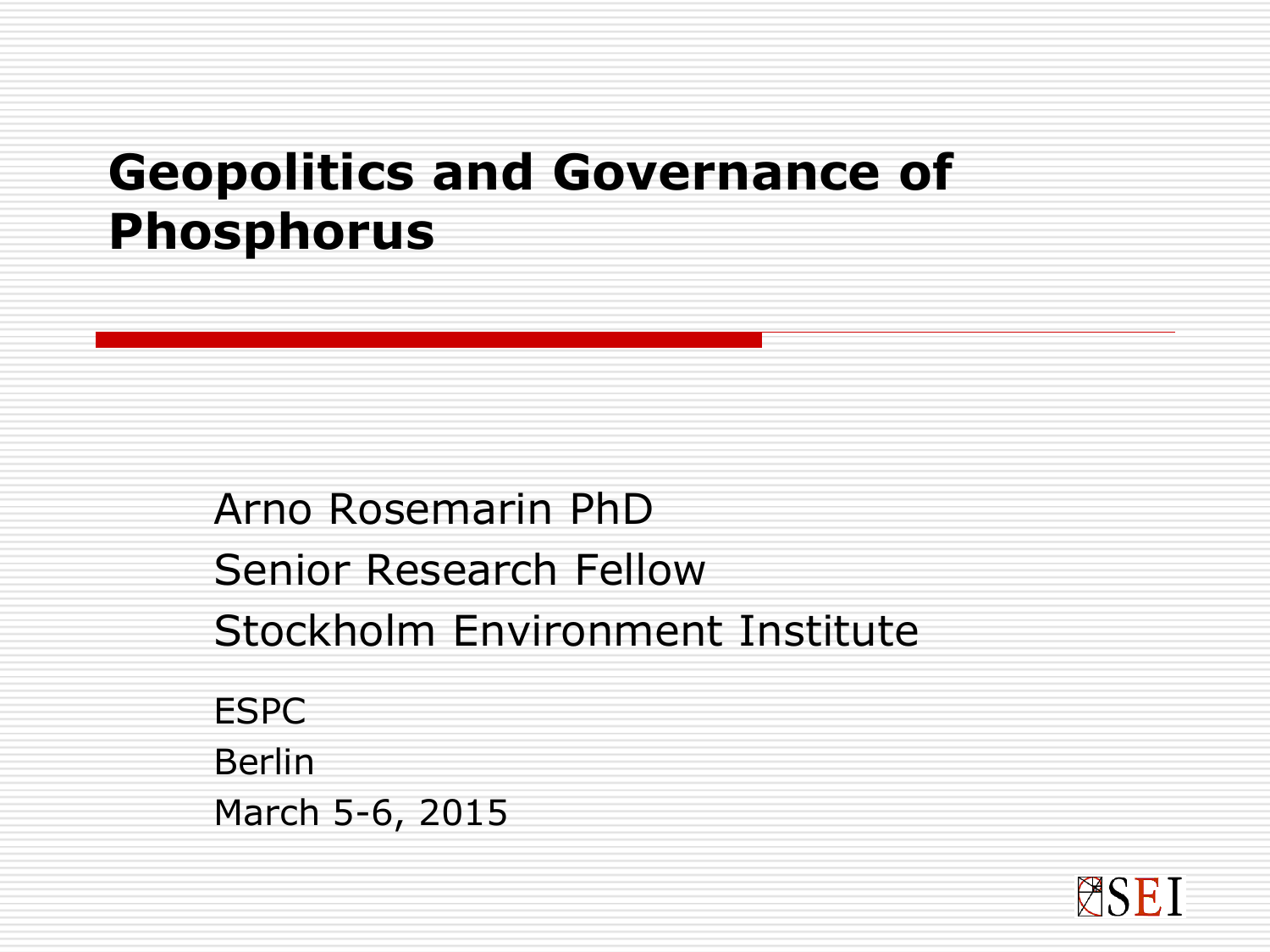#### **Little progress on P governance**

- □ Common perception: Food & fertilizer have no limits – just water is limiting
- $\Box$  EU's mammoth agro-subsidy (1 billion Euros/wk) creates false security – now fragile
- $\Box$  No government will lead the dialogue food price increases would be a political disaster
- Industry has taken a very low profile
- UN is not pro-active
- No geopolitical crisis yet like 1972 oil
- $\Box$  Duncan Brown's empty gas tank analogy still prevails



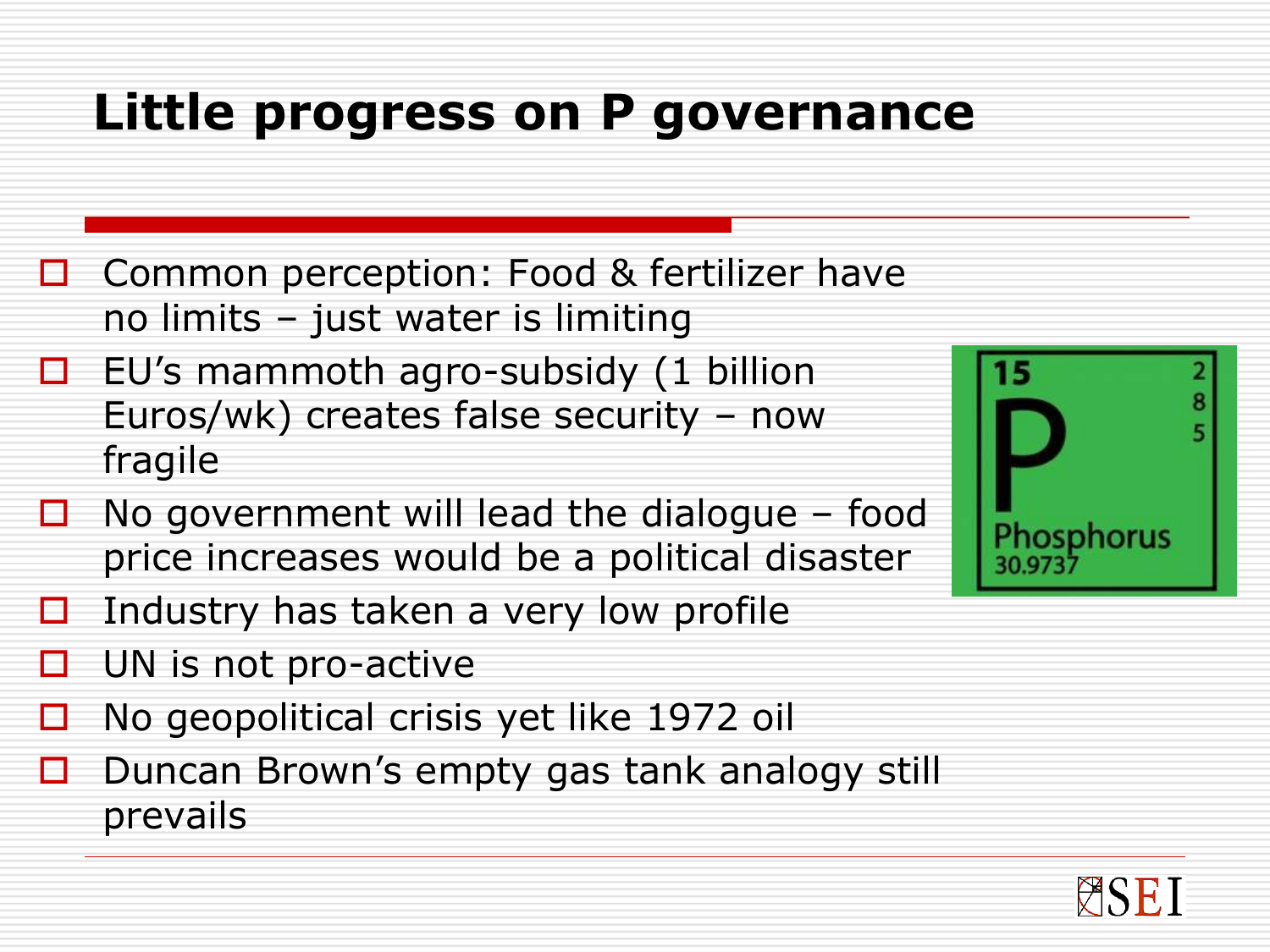## **Turning point 2010**

- □ Until 2010 USGS P-rock data showed peak P possible in 30-40 years
- $\Box$  IFDC 2010 report quieted the peak phosphorus debate & Morocco "given" global monopoly
- status  $\Box$  USGS changed its way of estimating commercial P reserves; resources can
	- be commercial reserves
- $\Box$  UNEP showed interest in the peak phosphorus debate but backed off after 2010



**World Phosphate Rock Reserves and Resources** 



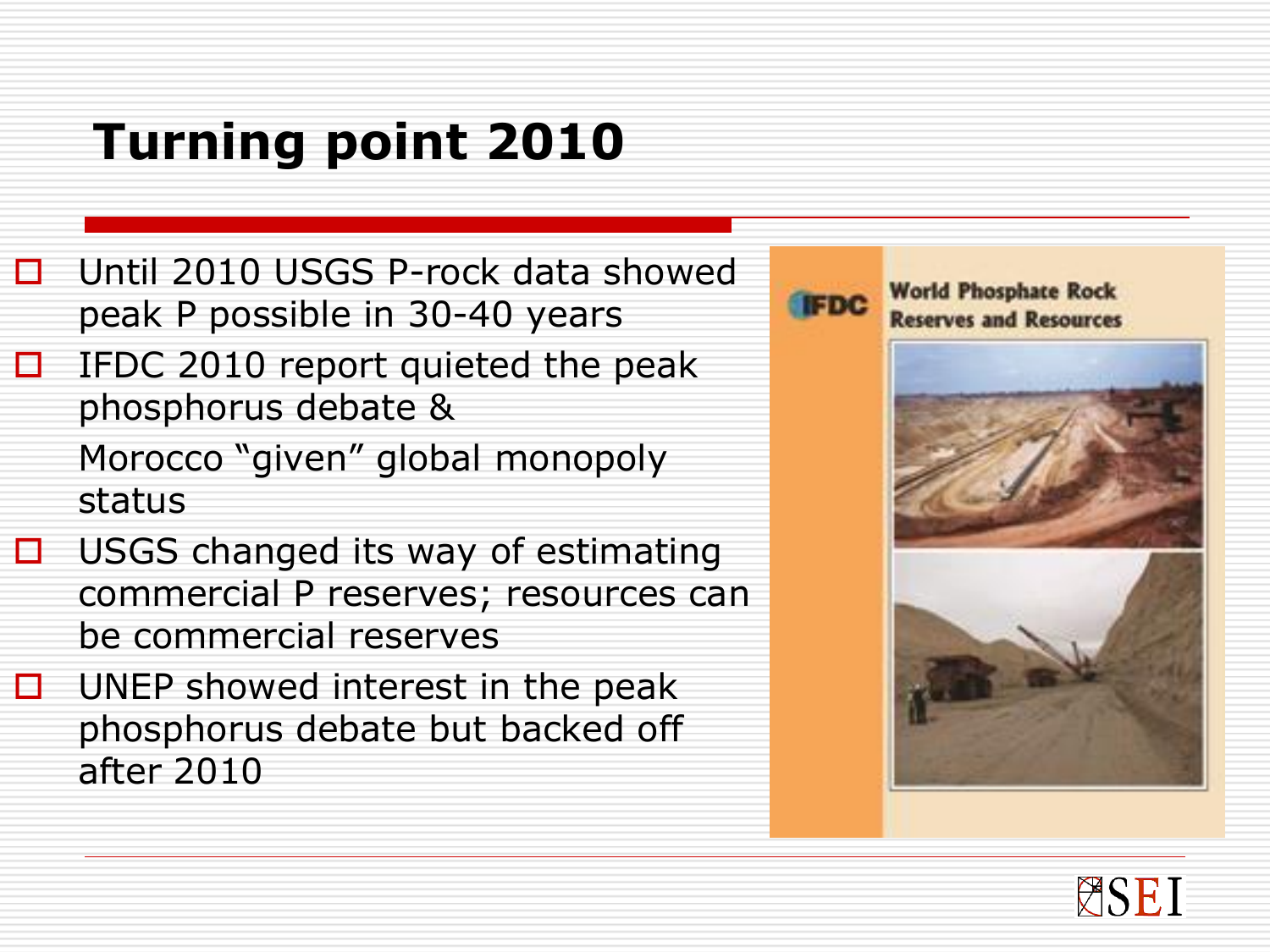### **What happened since 2010**

- $\Box$  IFDC report produced very little discussion but was criticized fundamentally by Dutch researchers in 2013 (Edixhoven et al)
- **EU European Sustainable Phosphorus** Platform launched
	- Interest in recycling P has intensified
	- **P** P-rock now on the EU Critical Raw Materials List
- $\Box$  Moroccan OCP expanding rapidly now in order to meet future global demand

Earth Syst. Dynam. Discuss., 4, 1005-1034, 2013 www.earth-syst-dynam-discuss.net/4/1005/2013/ doi:10.5194/esdd-4-1005-2013 © Author(s) 2013, CC Attribution 3.0 License.

This discussion paper is/has been under review for the journal Earth System Dynamics (ESD). Please refer to the corresponding final paper in ESD if available.

Recent revisions of phosphate rock reserves and resources: reassuring or misleading? An in-depth literature review of global estimates of phosphate rock reserves and resources

J. D. Edixhoven<sup>1</sup>, J. Gupta<sup>2</sup>, and H. H. G. Savenije<sup>1</sup>



**Earth System** 

**Dynamics**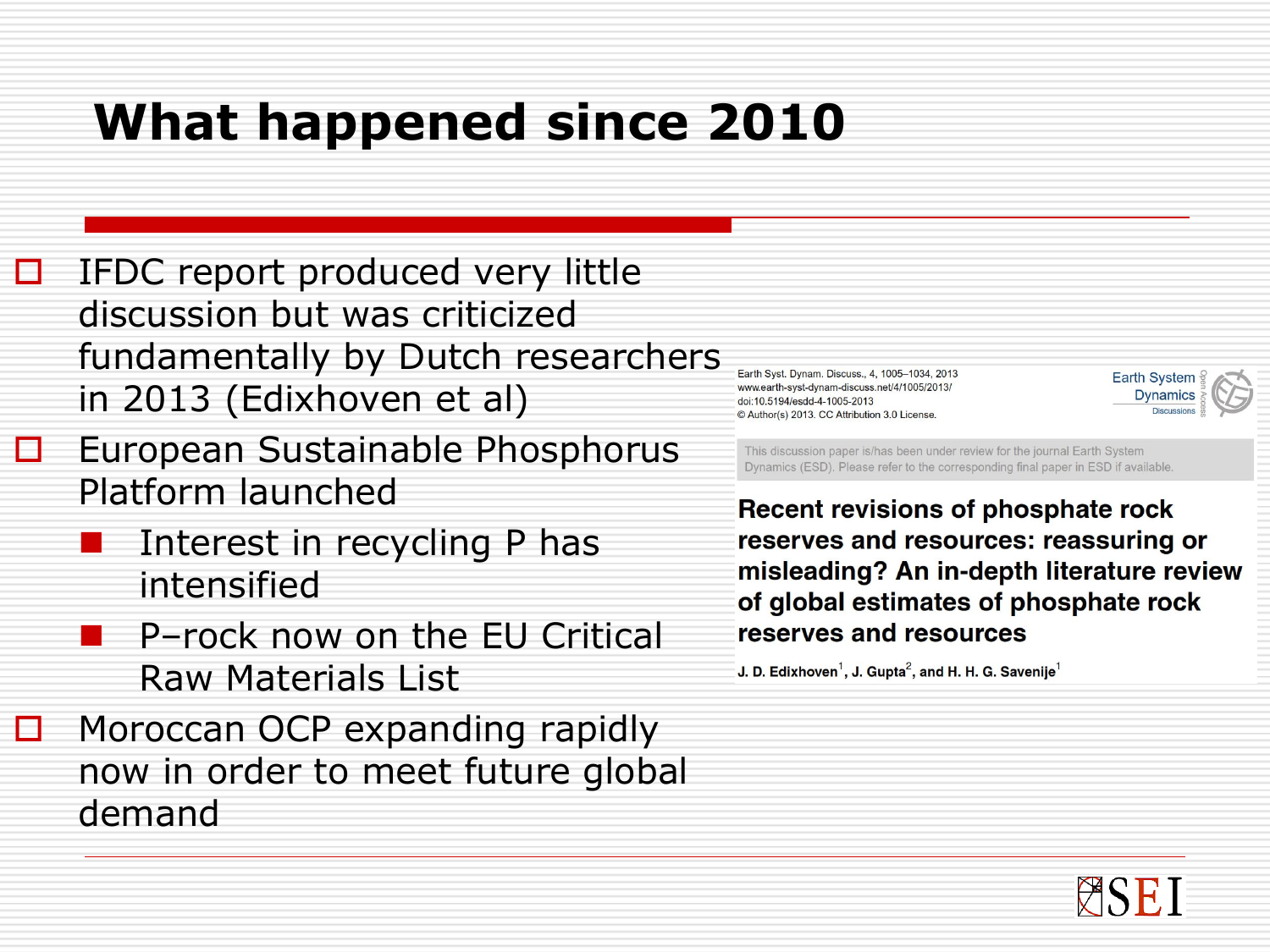### **World phosphate rock resources**

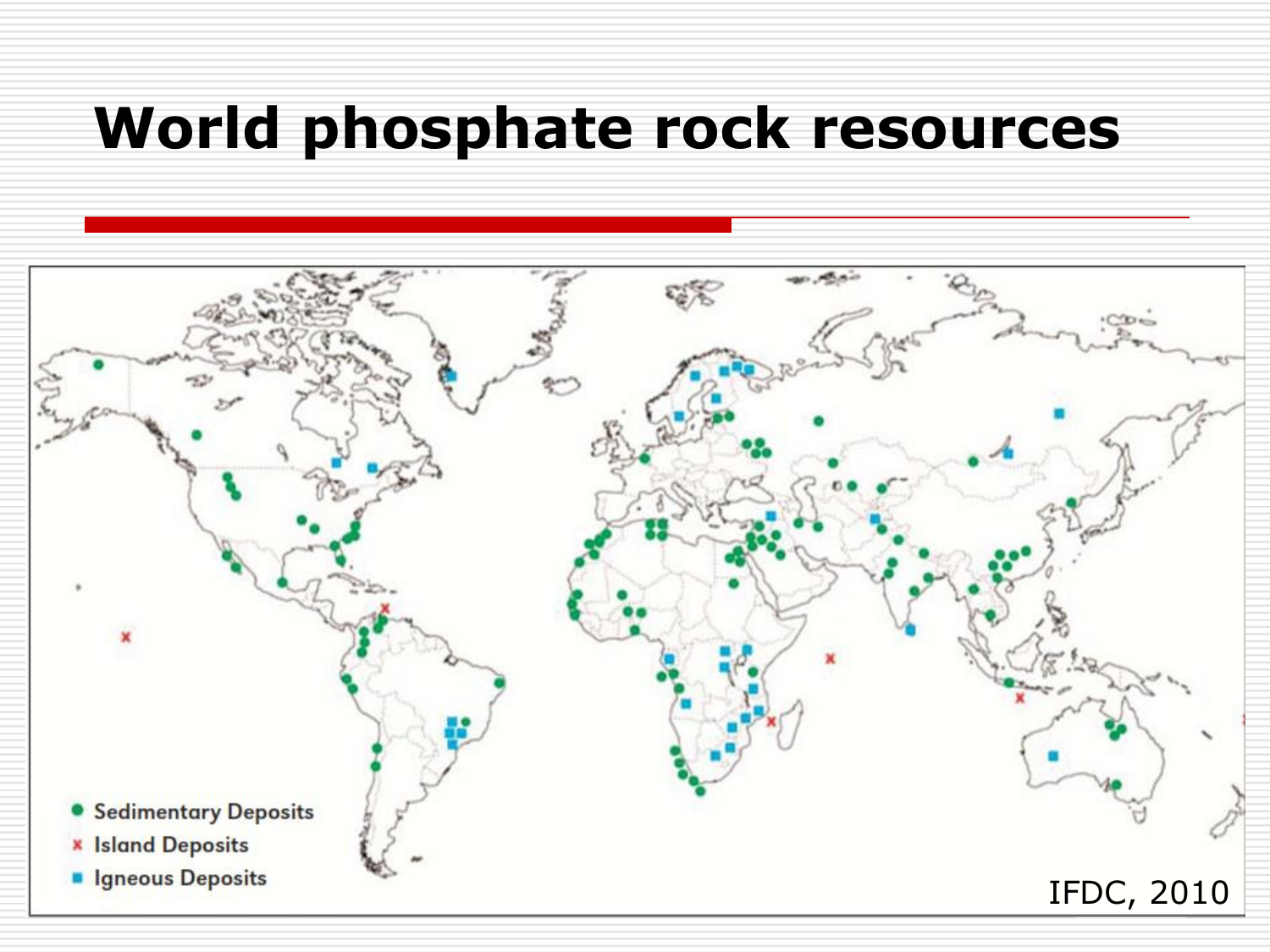#### **Commercial Reserves P-Rock 2013**

('000 tons)

|                     |                     |      | changes in     |
|---------------------|---------------------|------|----------------|
| <b>Country</b>      | <b>Reserves</b>     | %    | 2014 tonnage   |
| <b>Morocco</b>      | 50,000,000          | 74.6 |                |
| <b>China</b>        | 3,700,000           | 5.5  |                |
| <b>Algeria</b>      | 2,200,000           | 3.3  |                |
| <b>Syria</b>        | 1,800,000           | 2.7  |                |
| <b>Jordan</b>       | 1,500,000           | 2.2  | 1,300,000      |
| <b>South Africa</b> | 1,500,000           | 2.2  |                |
| <b>USA</b>          | 1,400,000           | 2.1  | 1,100,000<br>ψ |
| <b>Russia</b>       | $1,300,000^{\rm b}$ | 1.9  |                |
| Peru                | 820,000             | 1.2  |                |
| Saudi Arabia        | 750,000             | 1.1  | 211,000        |
|                     |                     |      |                |

97% in 11 countries

**USGS 2014/2015**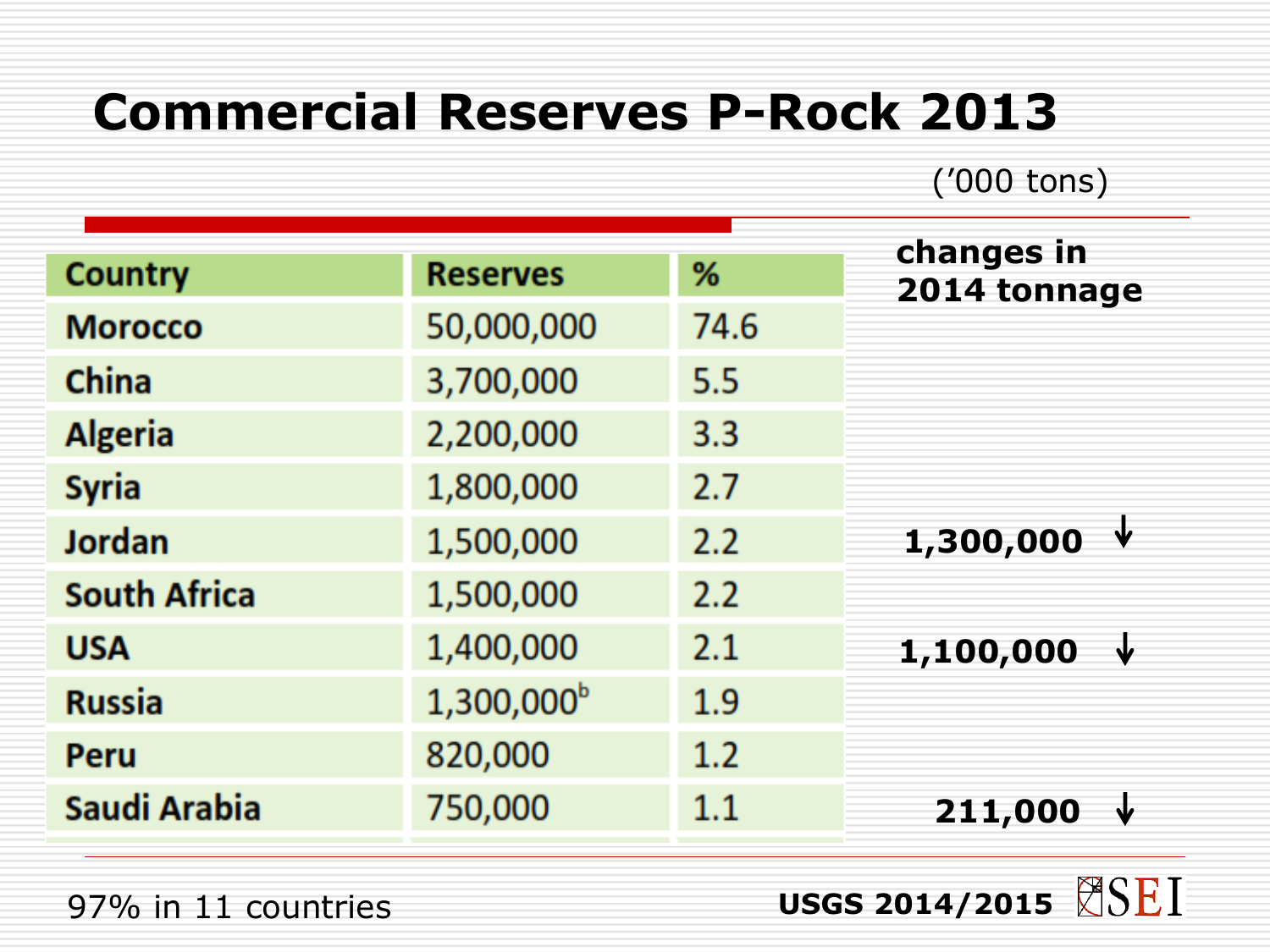# **Sulphuric acid production**



Few countries have both P and S, requiring trade agreements

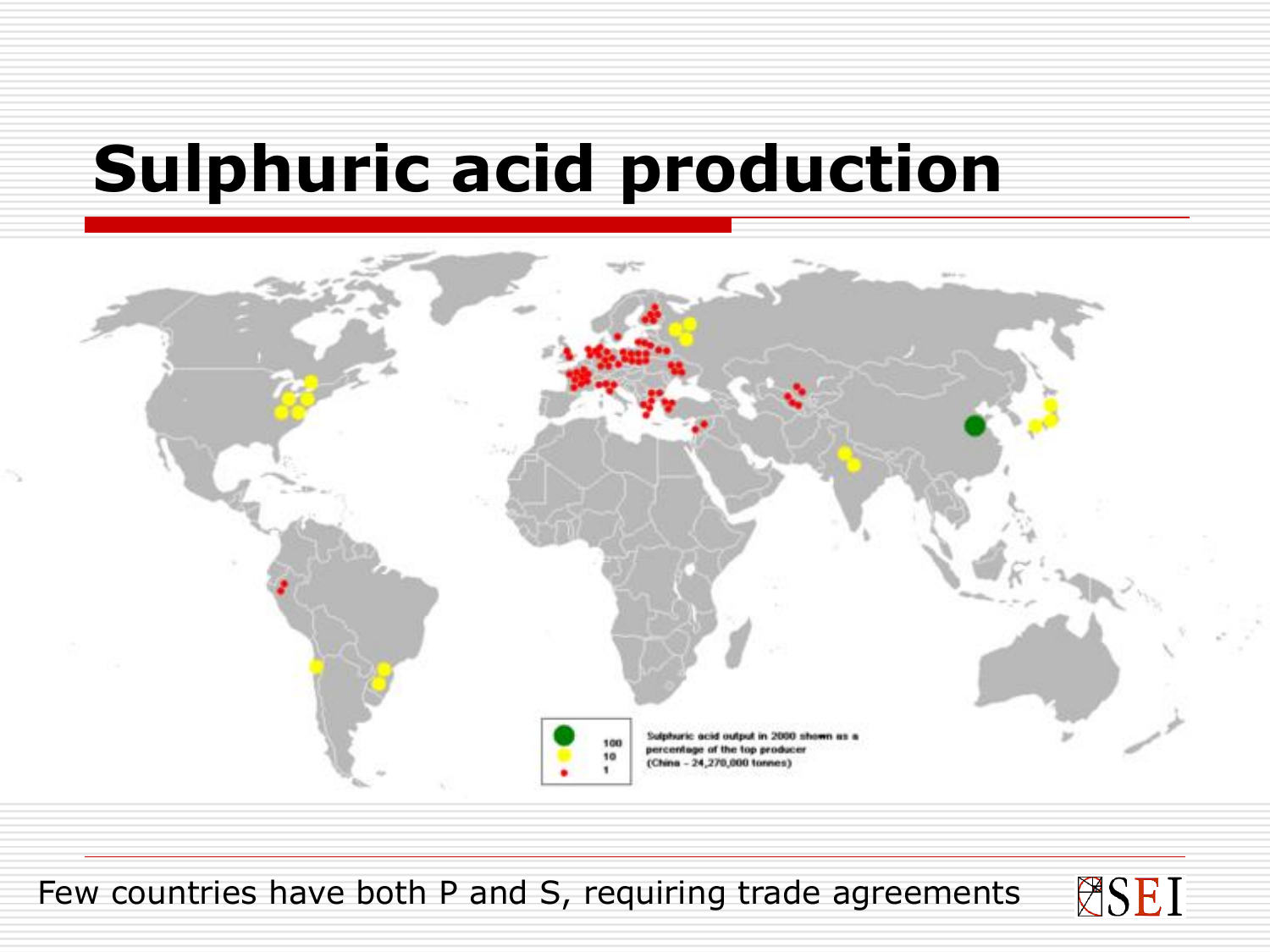# **Geopolitics causing price hikes in phosphorus**

- $\Box$  Oil price increases due to conflicts (1973/2008) 400
- China export embargo
- P cartels
- Northern Africa
	- Morocco-Algeria conflicts
	- Arab Awakening
- $\Box$  Preferential free trade agreements with Morocco – eg US, India, EU



**P-Rock since 1960, World Bank**

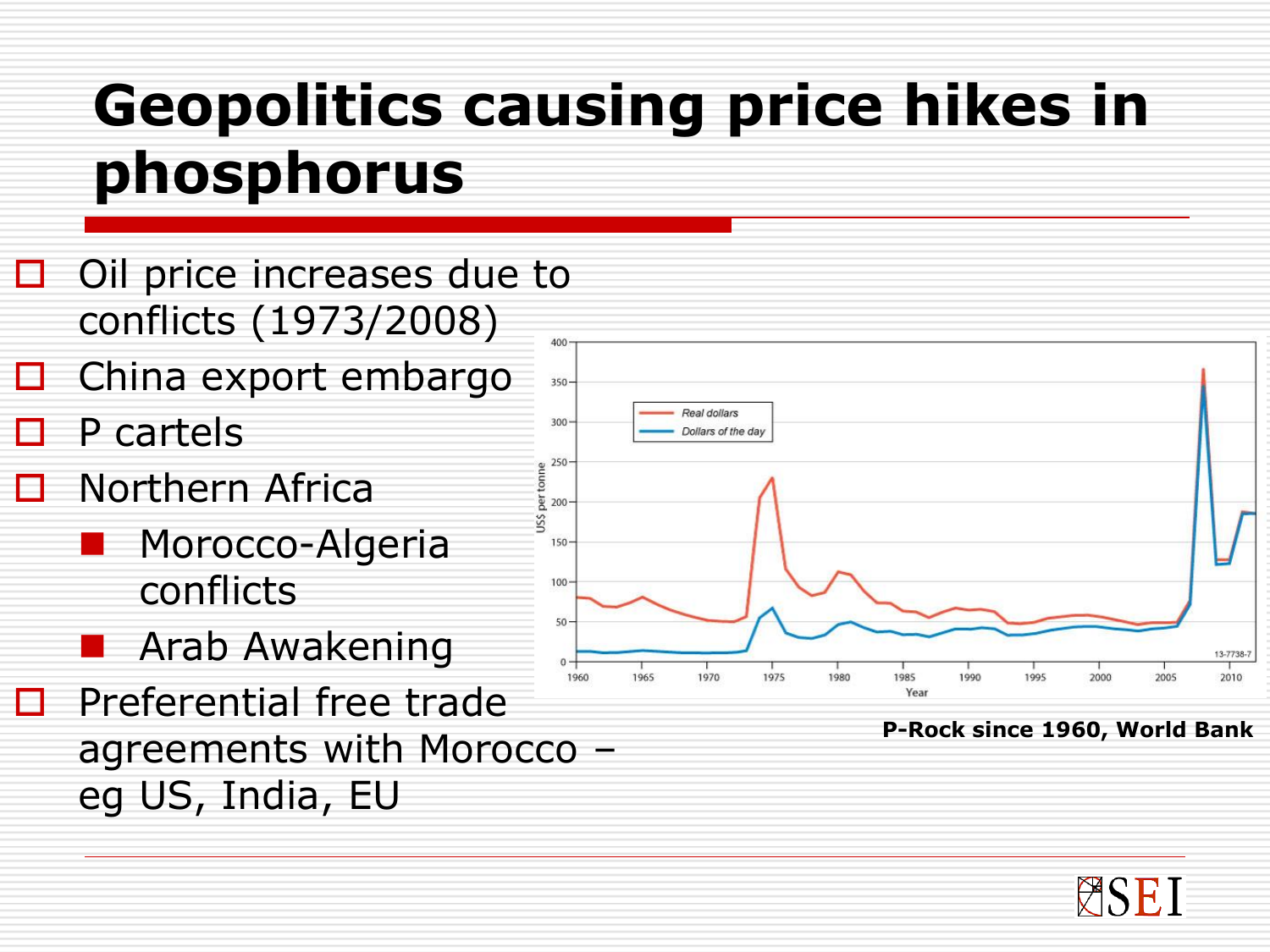# **EU Imports of Phosphates**



**ESEI** *Source: Eurostat-Comext Database, CN 2510 1000 and CN 2510 2000 [accessed August 2013]*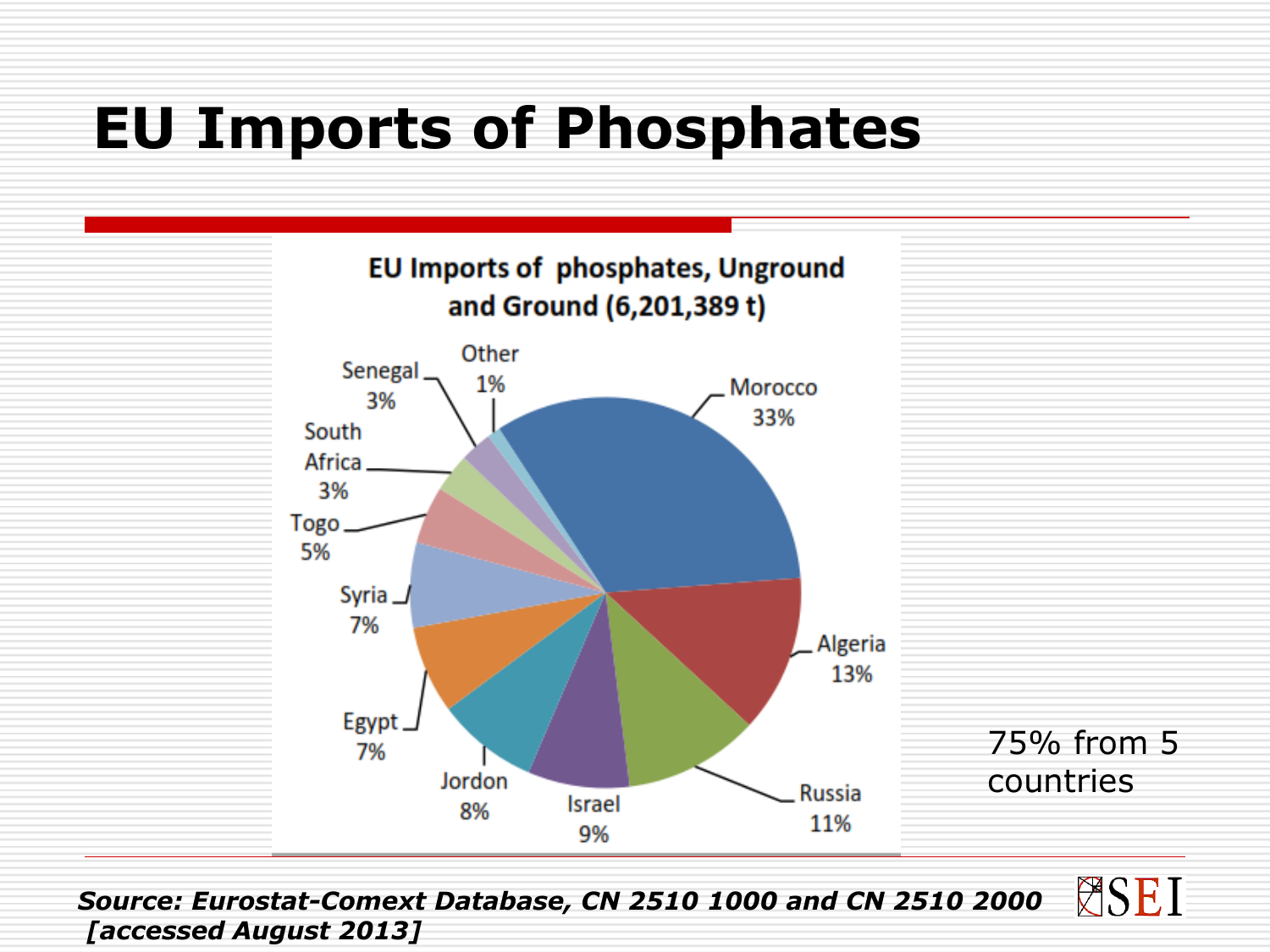#### **Challenges to governance systems**

- **□** speculation & raw material cartels
- $\square$  national stockpiling
- state companies
- $\Box$  trade tariffs & quotas
- $\Box$  lack of transparency
	- **P** revenue streams
	- **due diligence in** supply chains



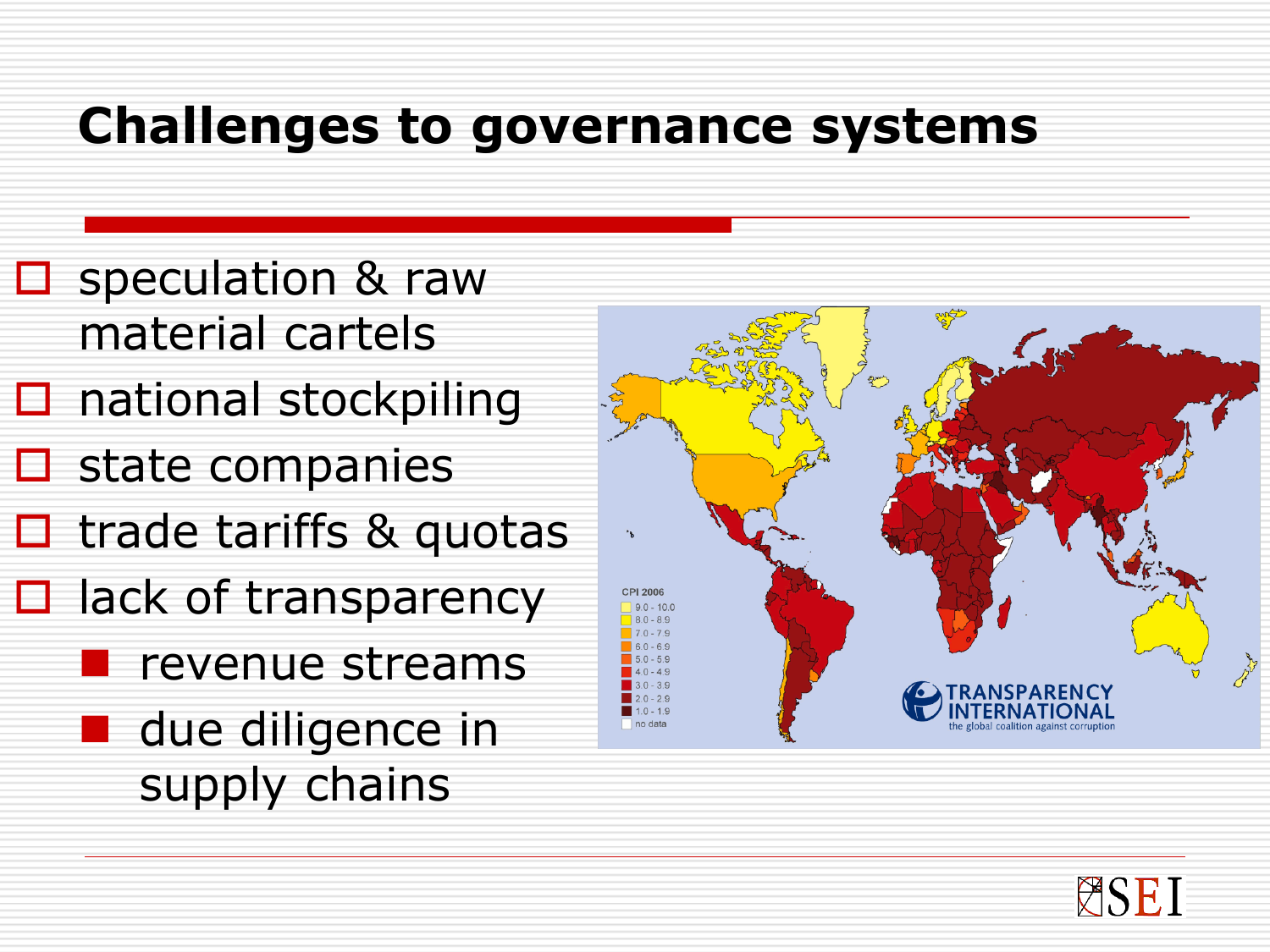#### **Political Stability and Absence of Violence/Terrorism 2013**



WSEI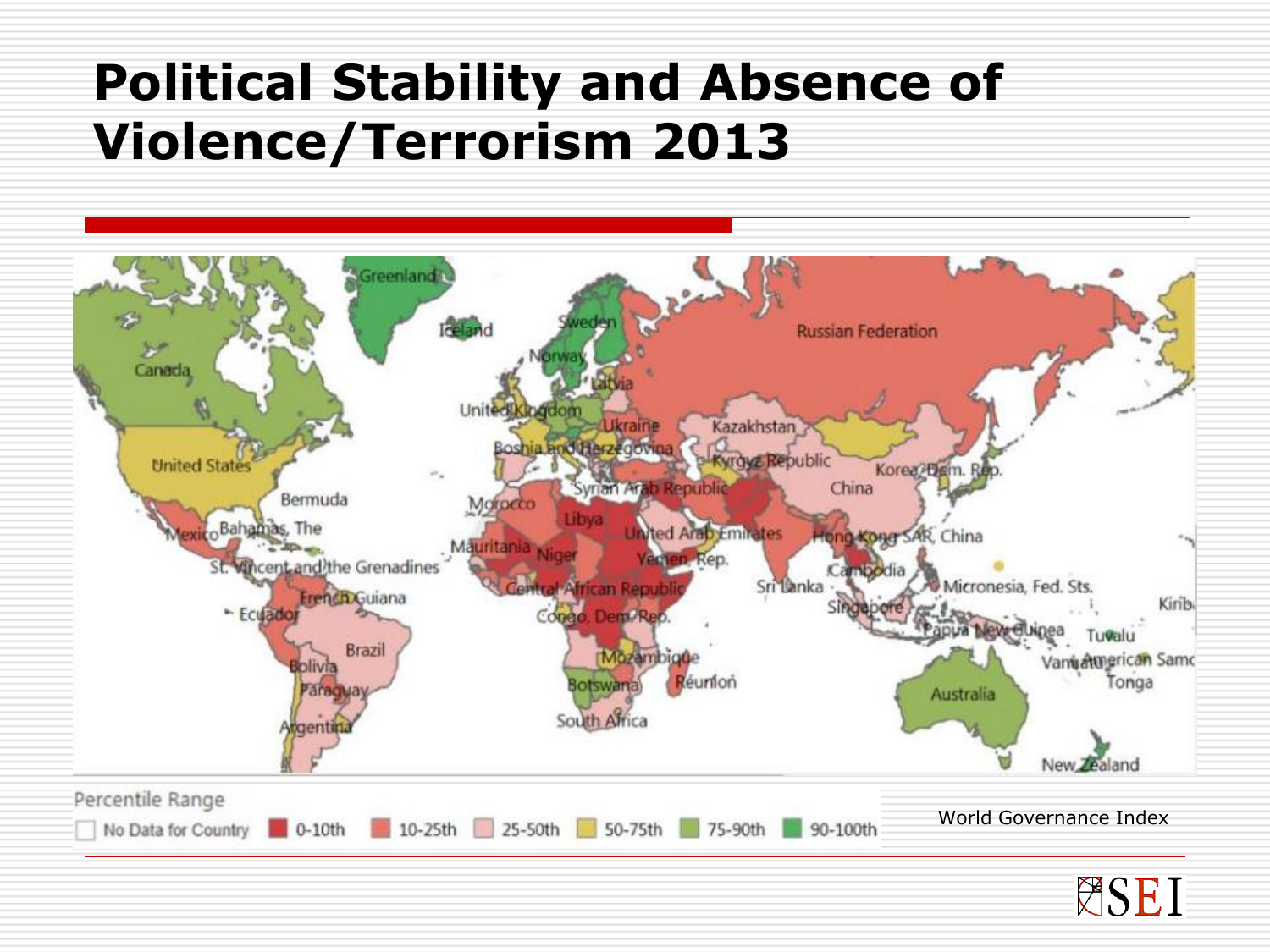



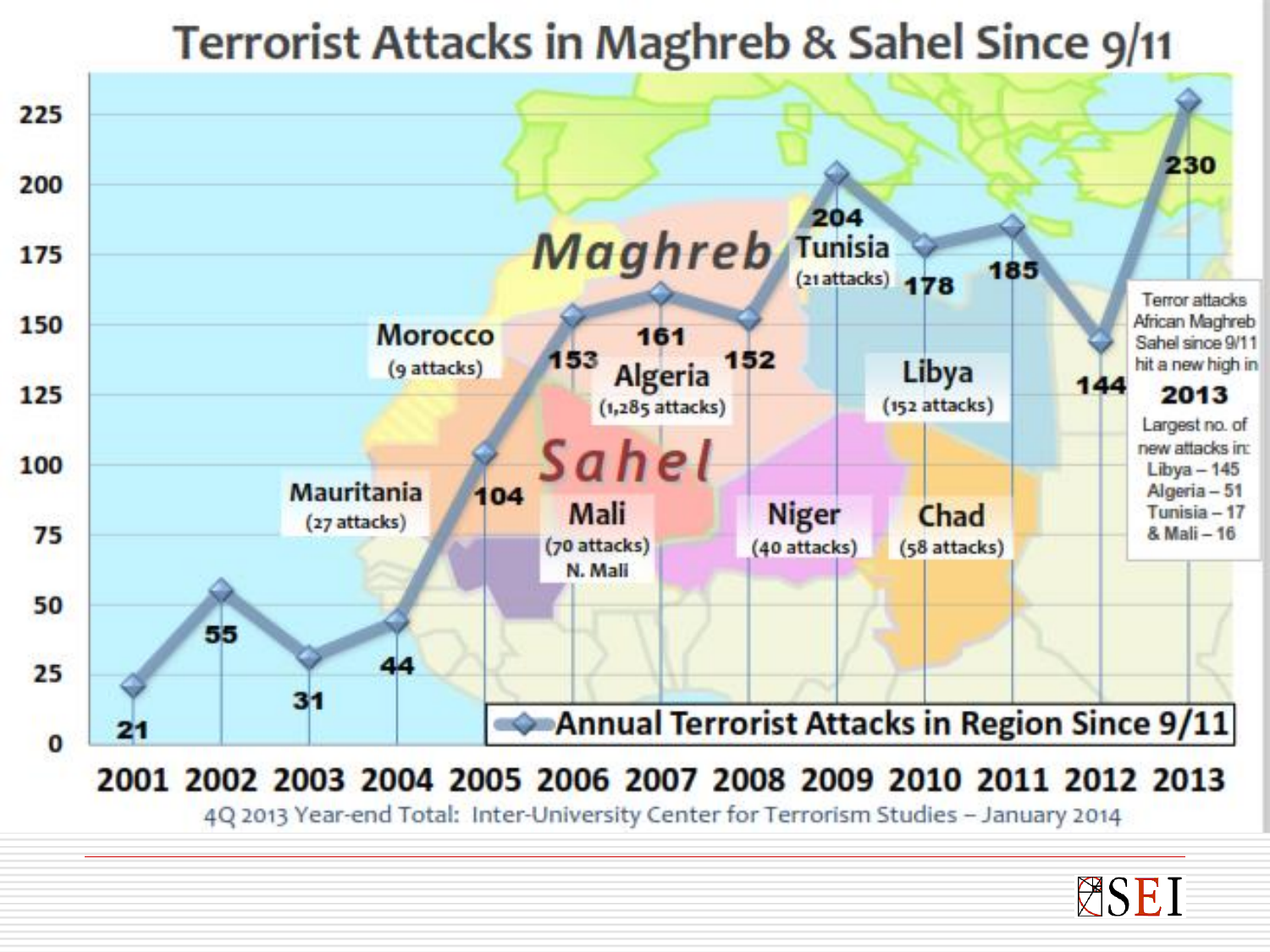# **Phosphate rock now on EU List of Critical Raw Materials**



Economic importance

**ESEI**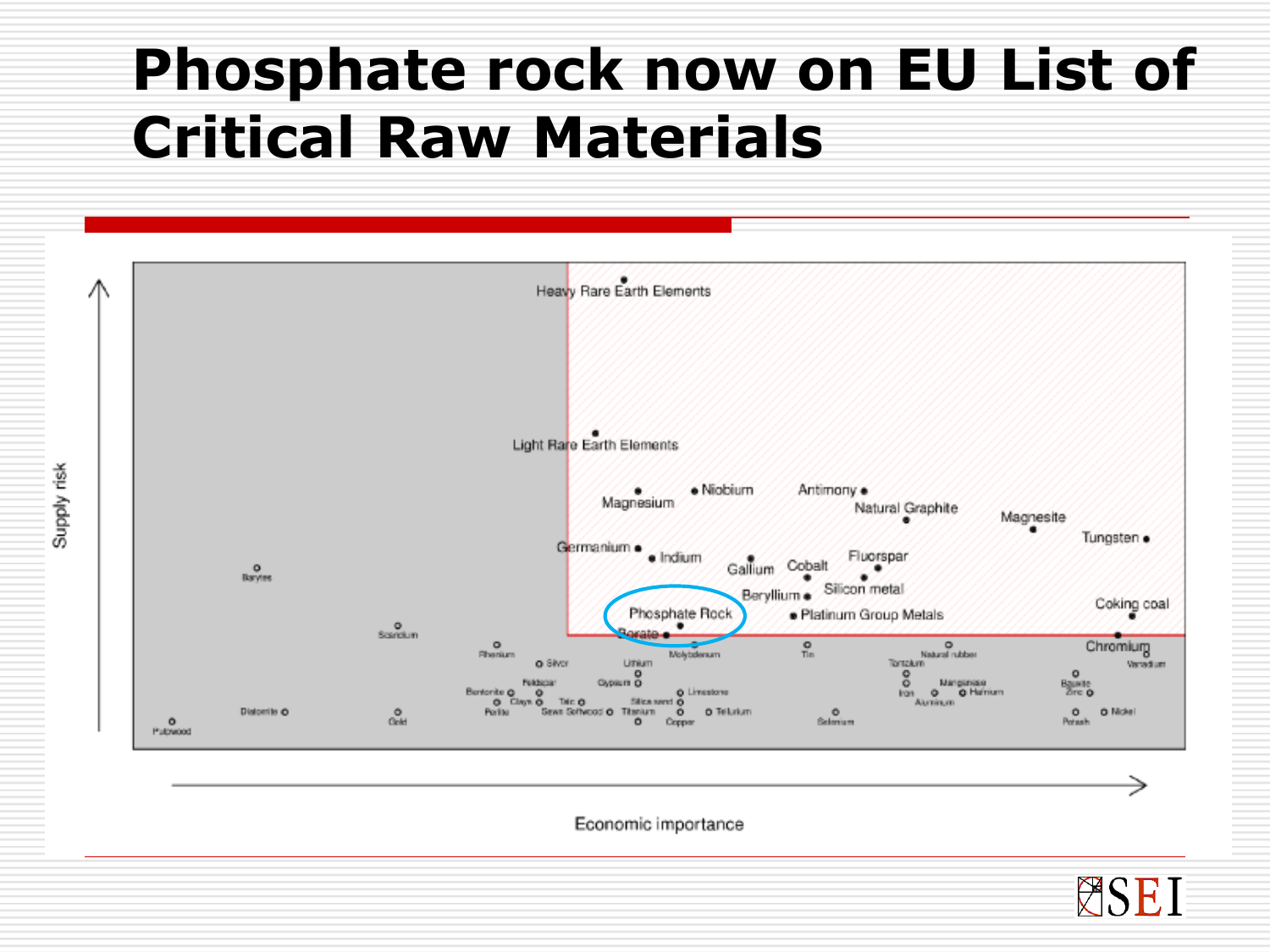#### **What is the EU List of Critical Raw Materials?**

- Started in 2011 by DG Enterprise
- Centred on gross value added to the EU GDP
- Centered on supply risk linked to WGI (World Governance Indicators)
- □ Focuses on non-energy and non-food or nonagriculture materials
- $\Box$  Phosphate rock is therefore an anomaly since it is essential to agriculture
- $\Box$  Phosphate rock requires a special category and status

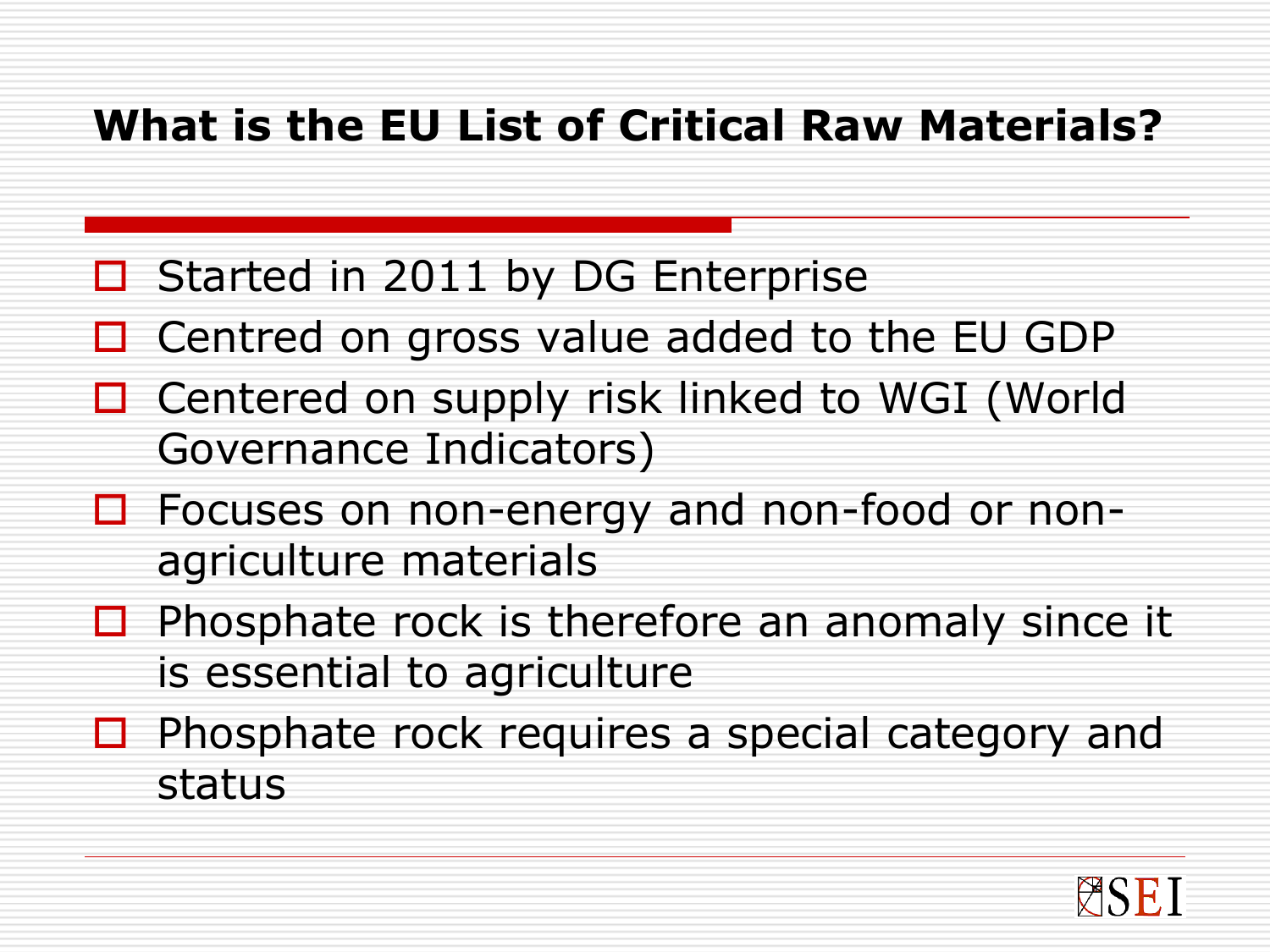#### **So what to do we need to prioritize?**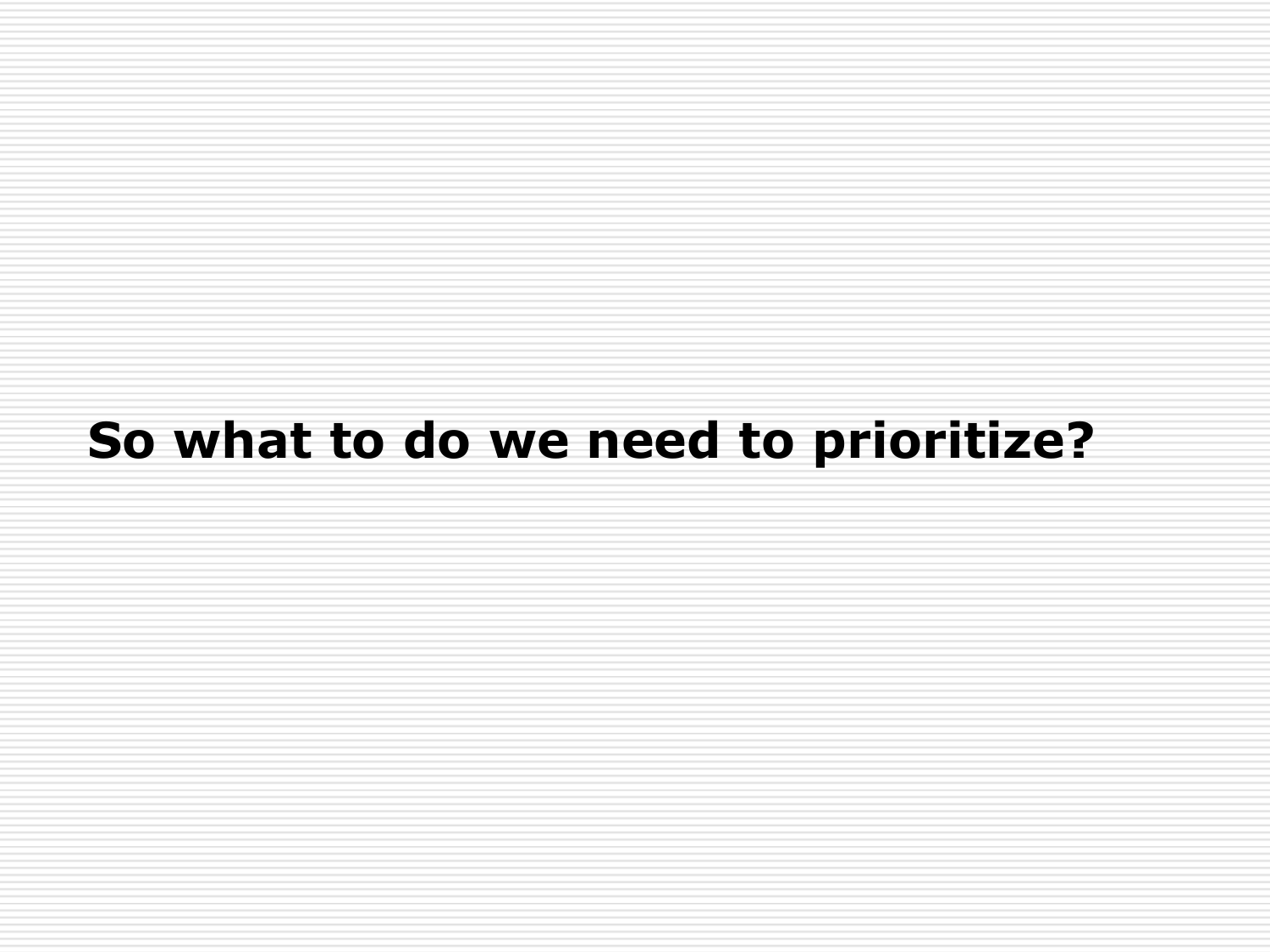## **P value chain – multiple components to govern**

 Rock phosphorus (apatite)  $\Box$  Sulfuric acid - 5 parts  $H_2SO_4$  give 3 parts  $H_3PO_4$ in the wet extraction process

- $\Box$  Phosphorus products (MAP, DAP, SP, etc)
- □ Agro and food system soil, food and animal feed
- □ Manure, excreta, solid waste



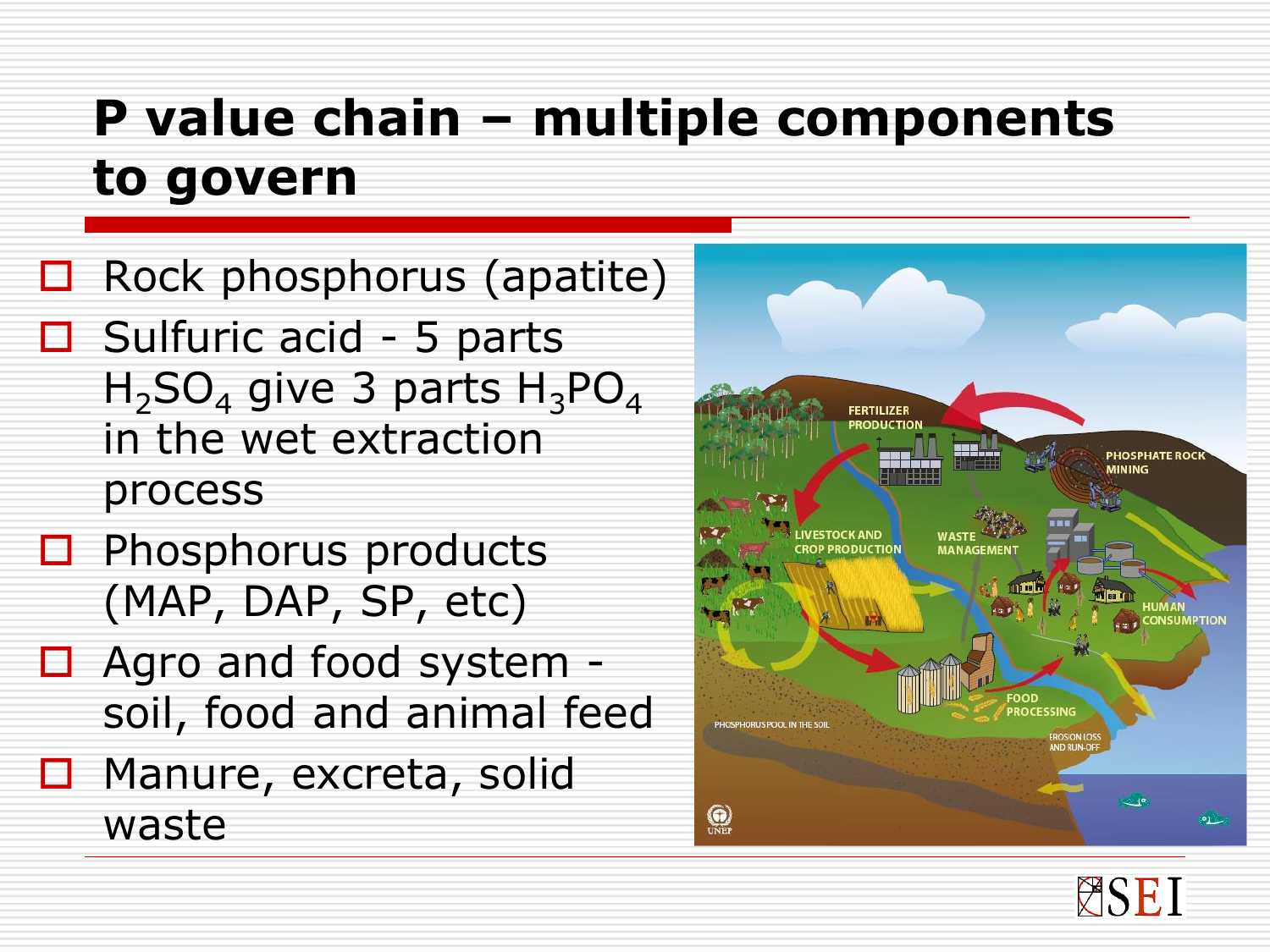## **Phosphorus sustainability to be governed**

#### Reduce

- **Improved efficiency in mining and extraction** 
	- Improved fertilizer use and technology
- **Less consumption of meat and dairy products**

#### □ Recycle

- **I** Improved recycling of food production wastes, sludge, manure, struvite, polonite, etc.
- $\Box$  Economic instruments and flexible fees
	- **Large users pay more tax fees than smaller** users

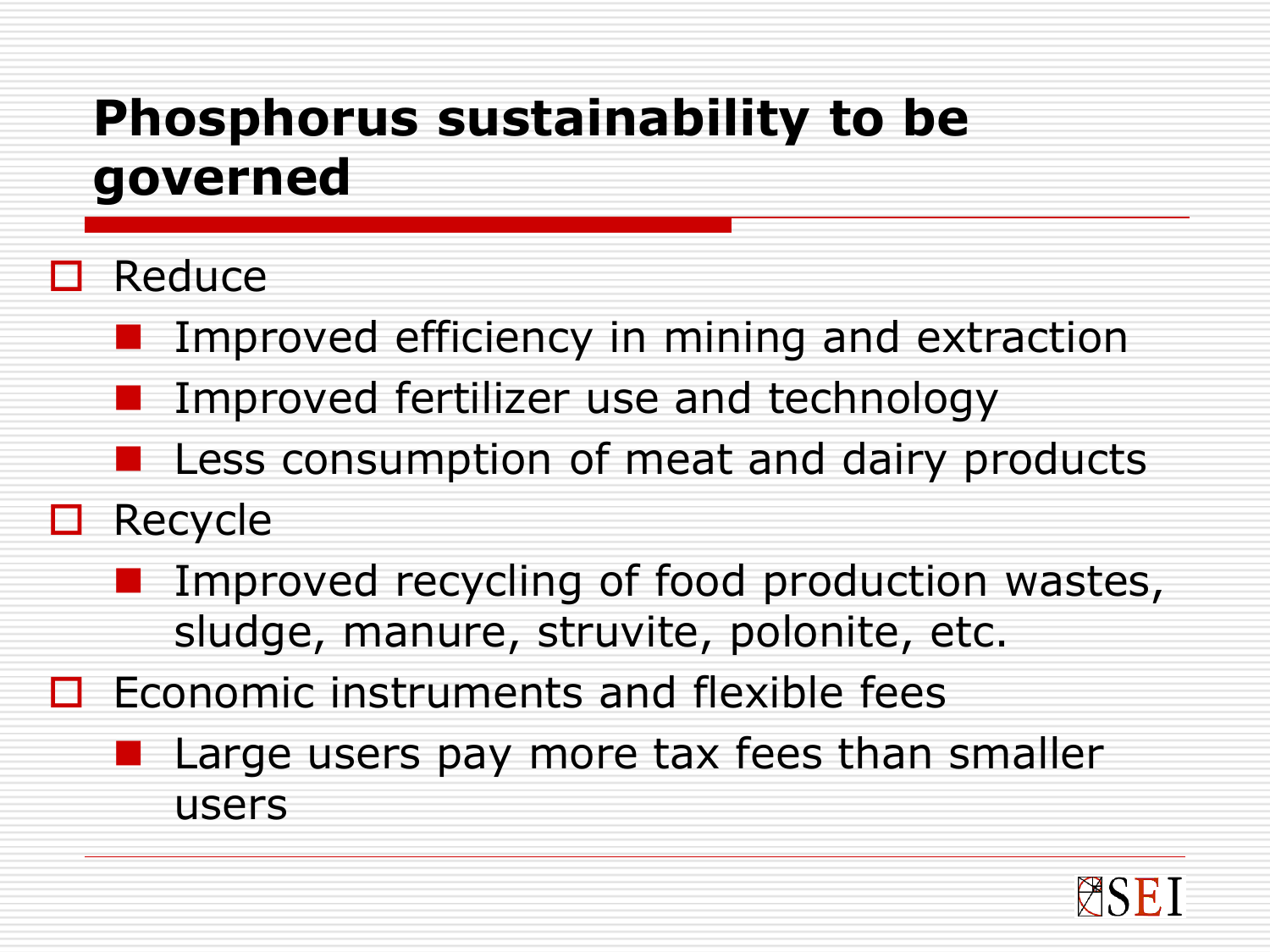#### **Data governance of P rock still lacking**

- **□ P-rock reserves/resources (USGS)** 
	- **No UN agency involved** 
		- Open to influence (eg IFDC 2010 report)
- $\Box$  Fertilizer production and consumption (FAOstat)
- □ Commercial sources of data (IFA, CRU, etc.)
- $\Box$  Need for a neutral agency to monitor Prock data

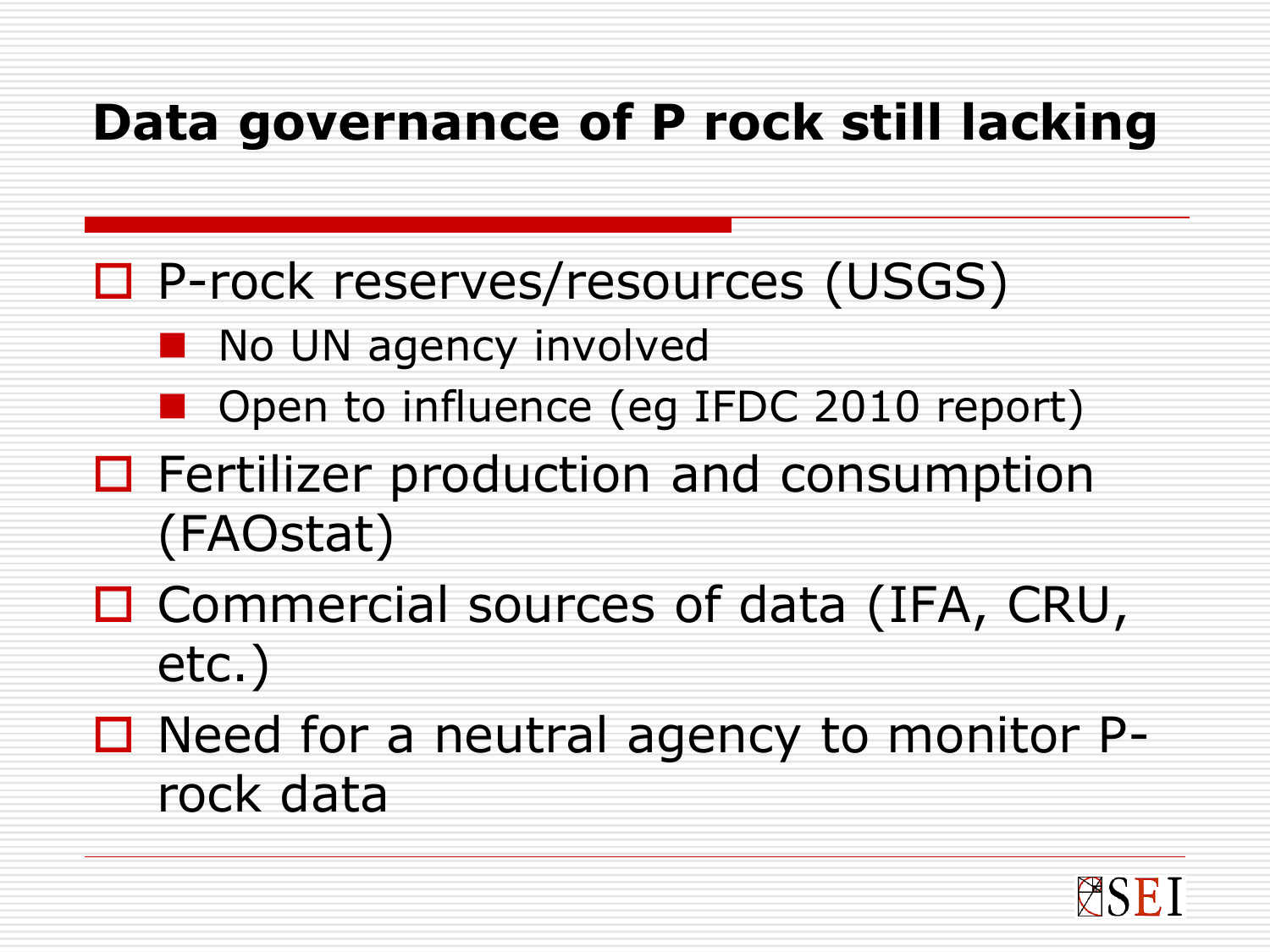# **Possible track ahead**

 $\Box$  White paper on phosphorus

- Building on the GPRI Blueprint for Global Phosphorus **Security**
- **□** Global conference and Global convention
	- Transparency on data regarding P-rock extraction and trade
	- Independent monitoring agency
	- National reporting systems on use and reuse
	- Best practices optimizing reuse
	- Economic instruments promoting reuse & taxing waste
	- Linkage to global food security strategies
		- Communications programme